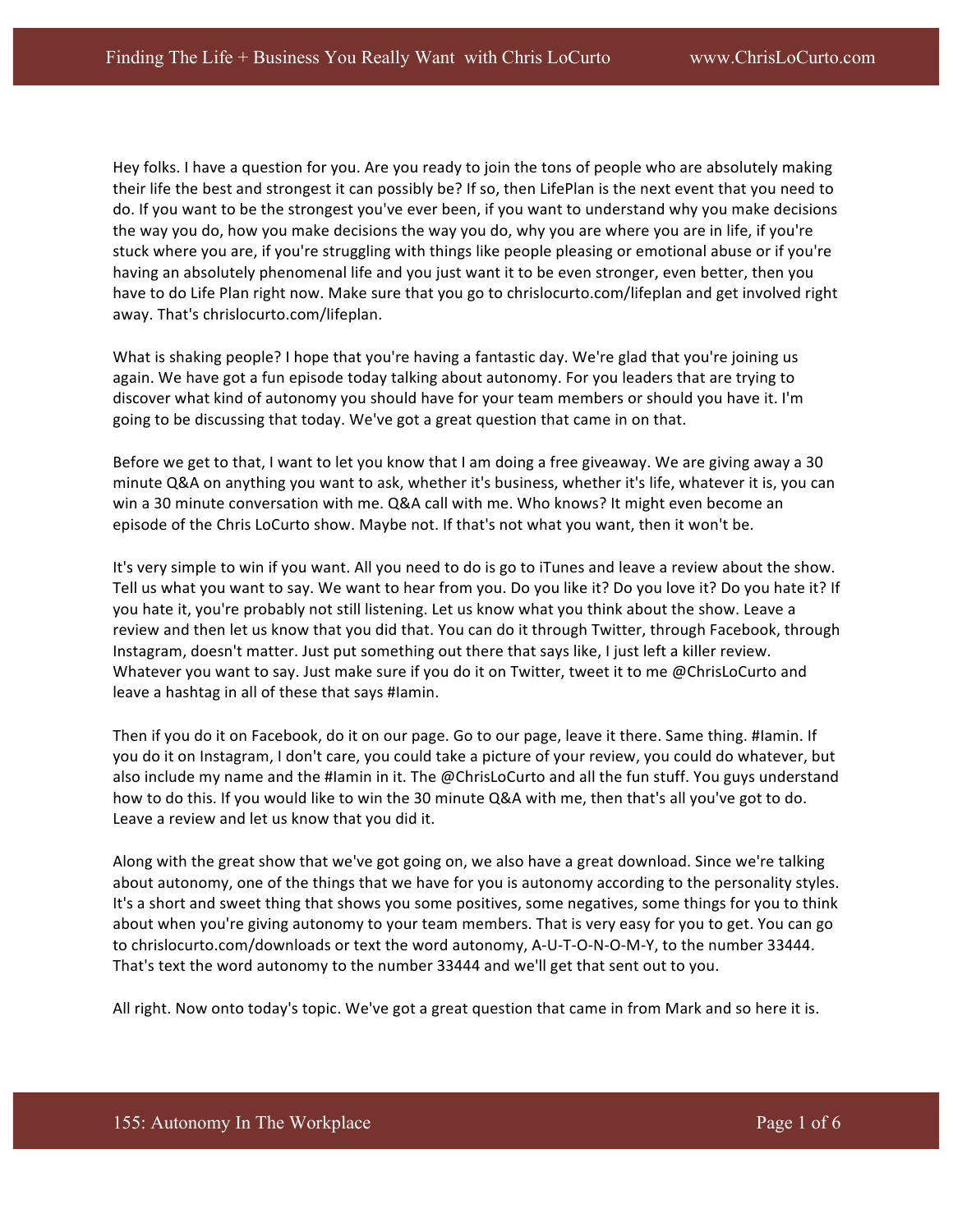Mark: Hey Chris. We hear a lot about what makes a great workplace and I've read several things recently from people that I really respect and one of the things that is often recommended for a great workplace is team members having a sense of autonomy. That's great, but sometimes you have jobs that require a certain way of doing things. For example, we have a situation where we have an inside sales team and we'd like things said a certain way or presented a certain way and so on.

We're not asking to read a script verbatim, but feel like we need things done a certain way because these are methods that have been developed over time and have been proven to work, and will ultimately make them more successful. Also with a sales team of over 30 people in two different locations, we feel the need for consistency in what's being said and presented.

I'd love to hear some examples or stories of where a company has some guidelines of having to do things a certain way, but can still give their team members that sense of autonomy to create that great work environment. Thanks.

Chris LoCurto: Hey Mark. Great question. This is kind of a difficult one, which in leadership, what's not difficult, right? You have to first- what I think of autonomy, when I think of autonomy, I think of it as being two types of things. One would be self-governing. Can you govern yourself? That's the main concept. When we talk about it in leadership, we're kind of taking the self governing part away, or at least some people do to an extent in saying, it's just freedom to work alone, which should mean the same thing, however without clear definition of autonomy, people can run with that all day long. Especially according to personality style, which is why our download today is exactly on that, the autonomy according to different personality styles. The positives and the negatives. It's just short and sweet and that will help you to look at the different personality styles and know what to think about.

Make sure that your team- by the way if you don't know your team's personality styles, get that done. Go to the store. Get it done. Go to chrislocurto.com/store. Get that done. You've got to understand that.

When we're talking about autonomy, for me, do I think autonomy creates a great workplace? I think to an extent, yes. What that extent is depends. It depends on a lot of things. What is it that the person is working on? You gave the example of a sales team. Now you have two different locations, you've been doing this a while. This changes things for me.

When I'm looking at this as far as autonomy, and the question the way that you were phrasing it, what I believe you're asking is do they have the ability, can they self regulate or self govern themselves to sell our product the specific way?

The answer for me when you've been doing this a very long time, is mostly no. Mostly no. With that being said, I think the greatest part- again we're talking about sales people. This is going to change a little bit according to different positions. Salespeople that are reaching out from our business, representing our business. You're the face of our business in a sense. You're on the front lines, you're meeting our customers, you have the chance to screw everything up or you have the chance to win. It just kind of depends.

I have had some people that have gone out; I had a sales guy one time that came to me and had a really big sale and he was telling me all this stuff. As he's telling me all the things that he did, I said whoa whoa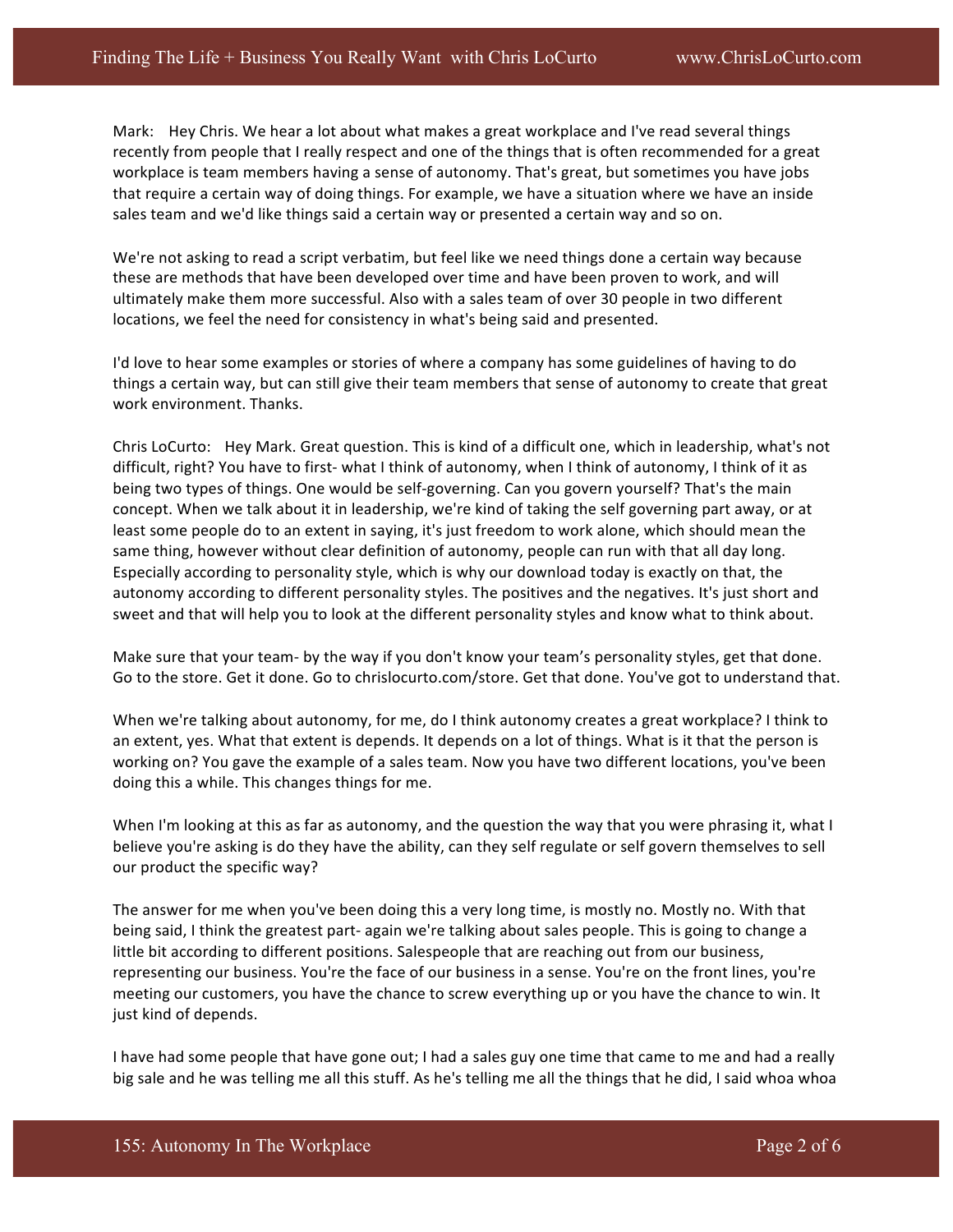whoa stop right there. That's not true. He goes; well it's mostly true. I'm like; no it's not true. If it's mostly true that means that it's not true.

He's like, Chris I got the sale. I'm like, you're going back and you're calling that person and you're going to tell them the truth. If they want their money back, done. We don't do this. We're not going to take advantage of people. We're going to be honest in our sales.

He went right back. He was very frustrated and a little embarrassed, but he went back and he had to tell them the truth. That client saw that as integrity and stayed with us. The point that I'm making is is that sometimes if you give people too much rope without the experience, if you give them too much autonomy in the beginning phases without the experience- when I say experience, experience in selling your products and experience being led. You having the experience of what they can do and what you can trust them on, then what can happen is they can screw things up. They can manipulate situations, they can overpromise and then we have to under deliver. All kinds of bad things can happen there.

For me it's a balance. The balance is starting with, Mark what you had said, we've done this for a long time. We know what works. When it comes to autonomy, I actually like to say, it's kind of taking away from the autonomy a little bit, give me your input. I want you to let me know what it is that you think we should do. Let's talk about this. Let's come together and discuss this. If I agree with you, then I'll allow you to go and do some of this stuff, give some of this a try, give this a try, give this a try, but here are your parameters.

Again that goes against the concept of self-governing, but it doesn't necessarily go against the freedom to do the things that I'd like to do. I'm giving you baselines or I'm giving you parameters. Do it within sight of this. Listen. Never do this and you can go as far as this. For me, with salespeople, I like to give them, hey I'm willing to go, somebody is going to buy 10 of these, go ahead and give them this discount. If somebody's going to do this many things, give them an idea of what they can do so they can make those decisions along the way.

What I don't want is I don't want a salesperson cutting something where we're now not making any margin. Now it's costing us. This is a waste of time. Again, we're talking about specifically right now on the sales side. There is a level of autonomy you can give them. When somebody's been doing it for a very long time, then there's a lot of autonomy. Joel who has been selling for me not only for a long time, but is phenomenal at doing it, which is why he teaches people this stuff, since he's done such an incredible job, there are rarely things that he needs to get with me on because I've let out a ton of that rope.

As he's transitioning and we've got another person coming on that's going to have to take that role off of him, we're going to walk through the same process. Show them what works; show them how to sell the things that we have, show them how to care for people like we care for people. All of those pieces are going to have to be done so that we know that at some point we can let out some more rope, let out some more rope, let out some more rope, so that that person can have some freedoms in this.

When we're looking at a situation like yours Mark, you've got multiple locations; you've got a team of people that have proven what works. In those situations, autonomy is not something I'm going to give a ton of. We've got a proven system. If you have a system that you think works, discuss it with me, but understand this. Depending upon the personality style as well, some personality styles will come to you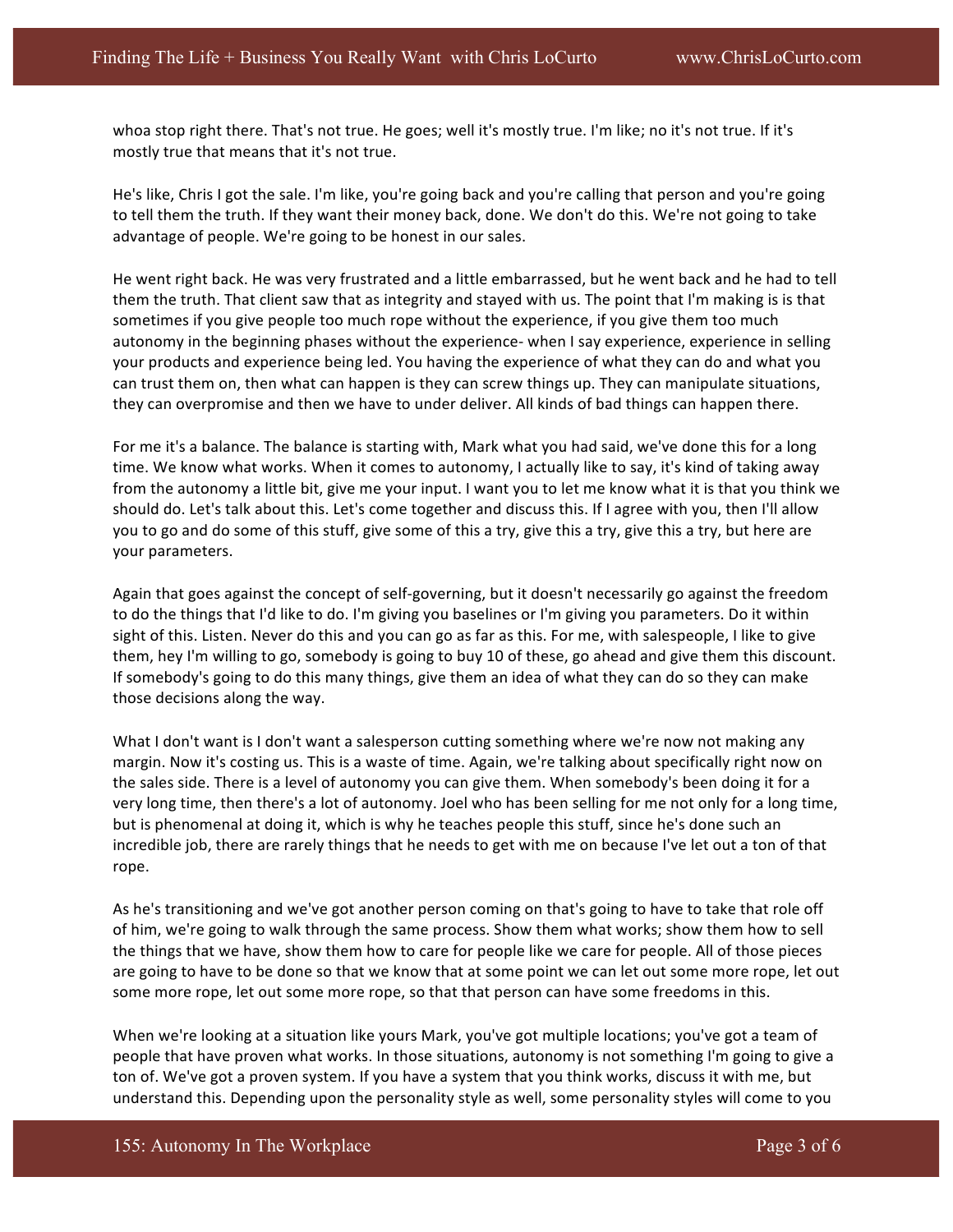every week trying to change the sales process because they want to or they want to have more control. Or, or, or.

If you can't prove to me that it's going to work or if you can't tell me something that I think is going to work, you stick with what we do. As you can see, we have two sales teams that are making money themselves. They must be doing something right so follow the program.

Again when it comes to the making sure that the message is the same, that is a must. That for me is a must. We cannot have mixed messages out there. People have to understand what it is that we are selling or what the value of it is or what we're willing to do with it. We do not want to mix up the message because it does a few things. Obviously it causes confusion on the team. Confusion on the team causes fear. Confusion in a client causes people not to purchase. If the client is trying to talk to you and maybe talks to the other sales team or something like that and is confused or they talk to a friend that purchased something and they got a better deal or whatever, then this becomes an issue. Now we have a customer service issue on our hands. Making sure that the message is consistent is an absolute must. Consistency is crucial.

As you look at that- now if we took another role, if I have ... Savannah is working on our social media stuff. There is a huge level of autonomy there because we meet a lot. When she will go do stuff, research stuff, pull information, do things, come back, give me metrics, but we had to set that up. We had to set this process up and say okay these are the things I expect. I expect excellence in this. I expect reporting in this. We're not going to spend any money that you can't tell me what happened to it. I want to see the process. I want you to give me your input; I want you to tell me what we should be doing. I want to hear all this stuff. If you can do all of that then go.

As we let rope out it was let out very quickly. She attacked it, she's done a phenomenal job, and so she has a lot of autonomy in her role. There are still standards, there's still expectations, and she still has to report on all of them and she has to let us know what's going on, how's it working, is it not working, what do we need to tweak?

The great thing is is when you find that right balance, especially according to personality style, then what happens is you are treating the team member with dignity. When you treat the team members with dignity, you get loyalty, you get buy in, and you get ownership, which is what you want from your team. You want your team coming in every day owning what it is that they do. You want your team loving what they do so that it's not a J-O-B, so that they come in, they kill it, they show you how they did it. Again we're not basing this off of hey your worth is based on your performance. It can't be that either so make sure you're careful on that.

Set the autonomy up so that they can succeed. If they cannot succeed with the autonomy because their personality style doesn't lend to it, you're probably not going to put a high I alone. You're not going to put them at a place to work by themselves because eventually they're going to lose their mind and they're going to need people. They're going to need some sort of injection and they will start reaching out and doing things and sucking up time.

You have to make sure that the autonomy is set correctly according to personality style; you have to make sure that it is set correctly with expectations and metrics, measurement. Show me how this is working. Show me that I should give you more autonomy.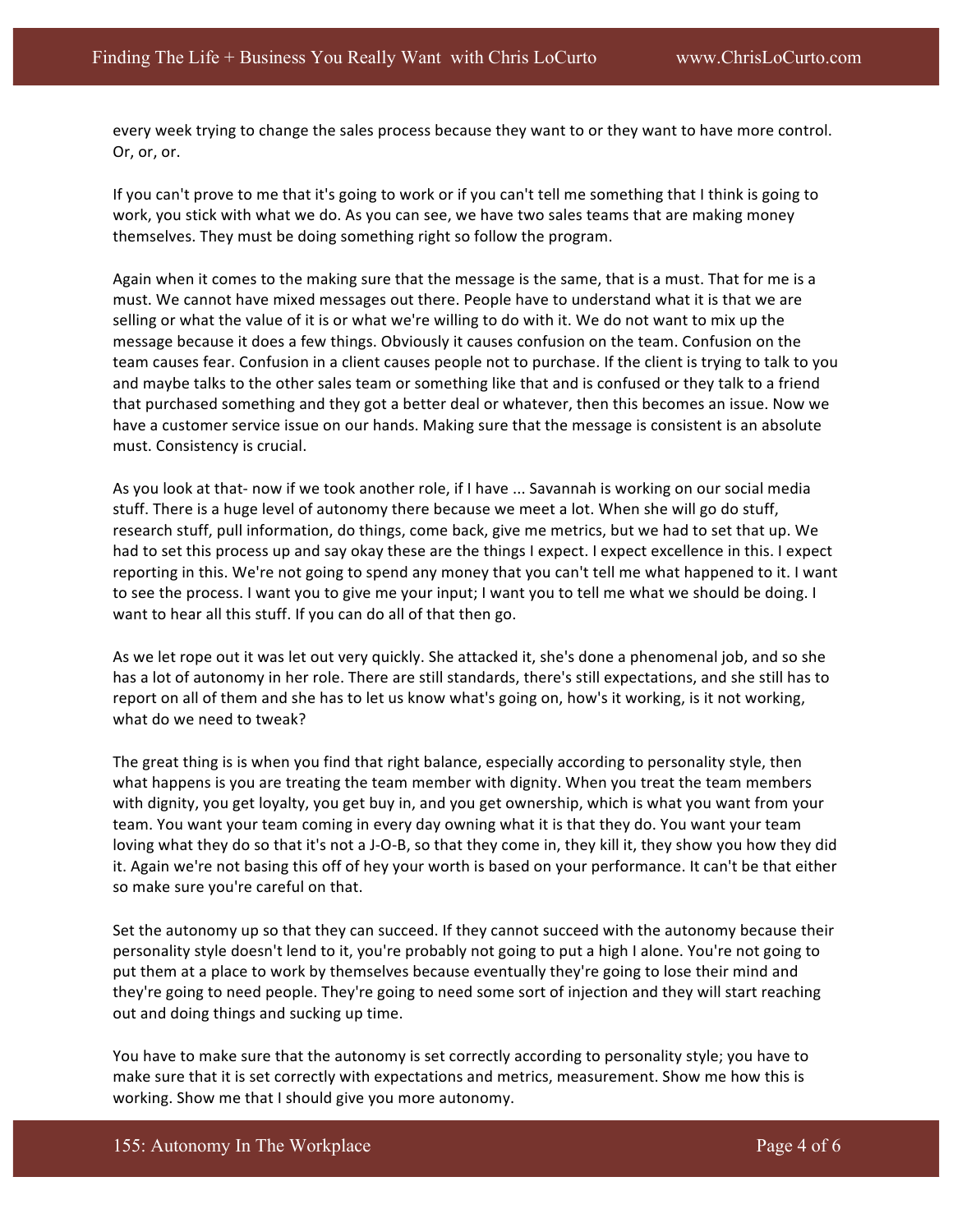Now some people don't want it. Some people would rather work well in a team. This is where some negatives can happen. Some people who absolutely want to work on their own. What you're going to find is they're going to take things into their own hands. They will make decisions for you and ask for forgiveness later when they've screwed something up. You have to watch this.

Team is way more important than individual. When I hire people, I will turn down an absolute champion who is an island for somebody who's really good who is a great team member. The reason for that is because the team effort is way more important in my mind. I need that team to complete stuff. I need that team to make things happen. If I can get the team humming and I don't have an island out there that doesn't play well and is maybe a jerk or rude or whatever, I don't need that. I need a great team because we move forward together as a team.

If I can have my own expectations set, the things that I'm willing to do, the things that I know will work, won't work, how much rope I'm willing to give, give them parameters. If I can do all of those pieces, then it can add to a great work environment. It's something I do here. Everybody on my team has a level of autonomy. Some of it is great and some of it, it's not even needed. It just kind of depends.

Now you also asked about examples of autonomy. You can look at things like Google. You can see that all day long. They've got a lot of it, but they also have a lot of parameters on work hours and clock in, clock out, all that kind of fun stuff. They allow people to have a certain level of autonomy.

If you're going to pick out a sales team that has a lot of autonomy ... Let me throw my buddy Rory Vaden in there. I know his team is phenomenal, but that's because they are phenomenal. Everybody on that team knows what their parameters are, they know what excellence looks like, and they use their own experience- this is what Rory's really great at doing, is that he really digs in and finds out what the experience is of the person. That already allows him to give some rope.

He's already putting a champion in place to do their job. On that sales team, they actually probably have more autonomy than a lot of sales teams. Again that's because Rory knows what he's doing. Rory is very; he's set on making sure that everybody is not only excellent, but very efficient as well.

Hopefully Mark that answers your question. Everything has got to be measured according to two main things. What is the role and what is the personality style? Then that should give you a gauge of what you can get as far as autonomy in the role.

Again folks, we have got the download today for that, which is the autonomy according to personality styles. It's short and sweet, gives you some positives and some negatives according to each personality style that will kind of help you to guide you in this process. You can get that very easily by going to chrislocurto.com/downloads, or text the word autonomy, that's A-U-T-O-N-O-M-Y, autonomy to the number 33444. That's the word autonomy to the number 33444 and we will send that out to you right away.

As always folks, we hope that you have enjoyed this episode of the Chris LoCurto show. Let us know, again we are giving away the 30 minute Q&A with me. You can ask anything. All you got to do is go to iTunes and leave a review and let us know that you did it. Do that through social media somehow. Tag me in it and put the #Iamin and you may be the one who wins the 30 minute Q&A with me.